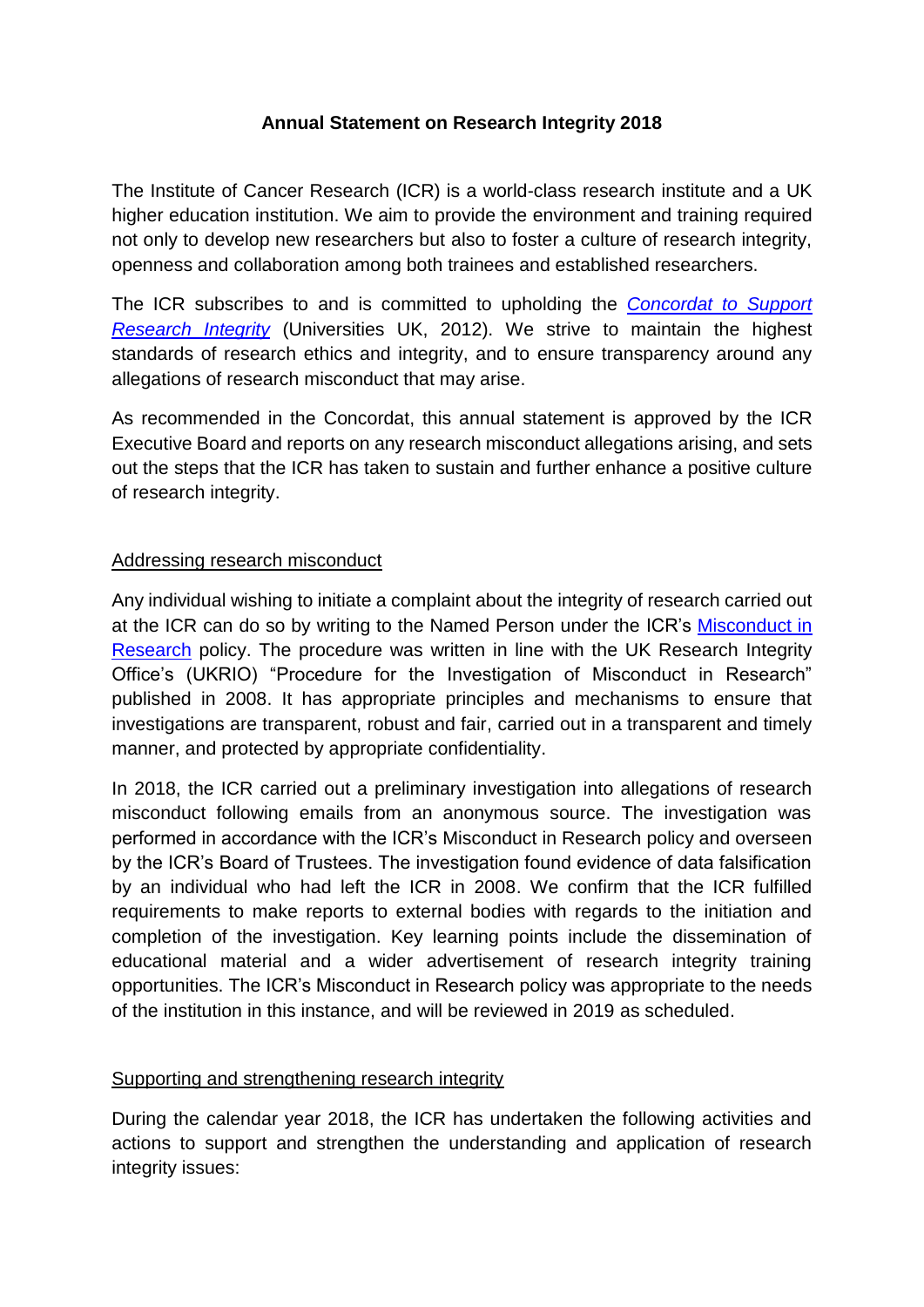- 1. The ICR's Good Research Practice Guidelines were reviewed and updated in 2017 and approved by the ICR's Executive Board in January 2018. An external version has been made [publicly available](https://d1ijoxngr27nfi.cloudfront.net/docs/default-source/corporate-docs-accounts-and-annual-reports/annual-accounts/good-research-practice-guideline.pdf?sfvrsn=1fdb5269_2) on the ICR external website.
- 2. As part of the regular cycle of policy review, the following ICR policies and procedures were updated in 2018: the Joint Policy for the Collection, Storage, Use and Disposal of Human Tissue for Research; the Data Storage policy; the Research Data Management Policy; the Data Protection policy; the Sharing Personal Data under Data Protection Law policy; the Research Privacy Policy; the Information Governance Framework policy; the Whistle-blowing (Public Interest Disclosure) Policy and Procedure; the Challenging Bullying and Harassment - Policy and Procedure; the Animal Welfare and Ethical Review Body (AWERB) Terms of Reference; and the Audit Committee Terms of Reference.
- 3. The ICR Learning and Development team organises a "Research Integrity" training module, covering the issues and practicalities involved in ensuring that our research meets the highest ethical standards. The course is mandatory for research degree students. In 2018, the module has been more intensively and actively advertised to a broader audience that includes all early career researchers and technicians.
- 4. Part of the ICR's operational strategy "Powering our research: our operational strategy 2017-21" focussed on developing a set of core values to help build a shared understanding of our desired behaviours, attitudes and culture, and to support all staff and students in contributing to our mission of defeating cancer. Built in concertation with staff and students, ICR's Our [Values](https://www.icr.ac.uk/about-us/icr-strategy/our-values) were launched in Autumn 2018 and include "Acting with integrity", our commitment to "promote an open and honest environment that gives credit and acknowledges mistakes, so that our actions stand up to scrutiny".
- 5. Drawing on lessons learnt from the recent investigation of research misconduct referred to above, the ICR disseminated educational slides on research robustness and integrity to all staff and students via its intranet. The slides promote discussion, increase awareness and spread best practice on the publication of data, and to get researchers across the ICR thinking more about how to ensure their findings are as robust as possible. The leading involvement of the Chief Executive and his laboratory in the preparation of the material emphasises that the ICR leadership is committed to the highest standards of rigour and integrity in our research.
- 6. In June 2018, the ICR signed the San Francisco [Declaration on Research](https://sfdora.org/read/)  [Assessment](https://sfdora.org/read/) (DORA), which promotes the development of robust and timeefficient ways of evaluating research and researchers. In signing DORA, the ICR will no longer consider journal impact factors in decisions around the hiring and promotion of academic staff. The ICR's recruitment, tenure review and promotion policies have been updated to include an explicit statement that journal impact factors will not be used in these assessments.